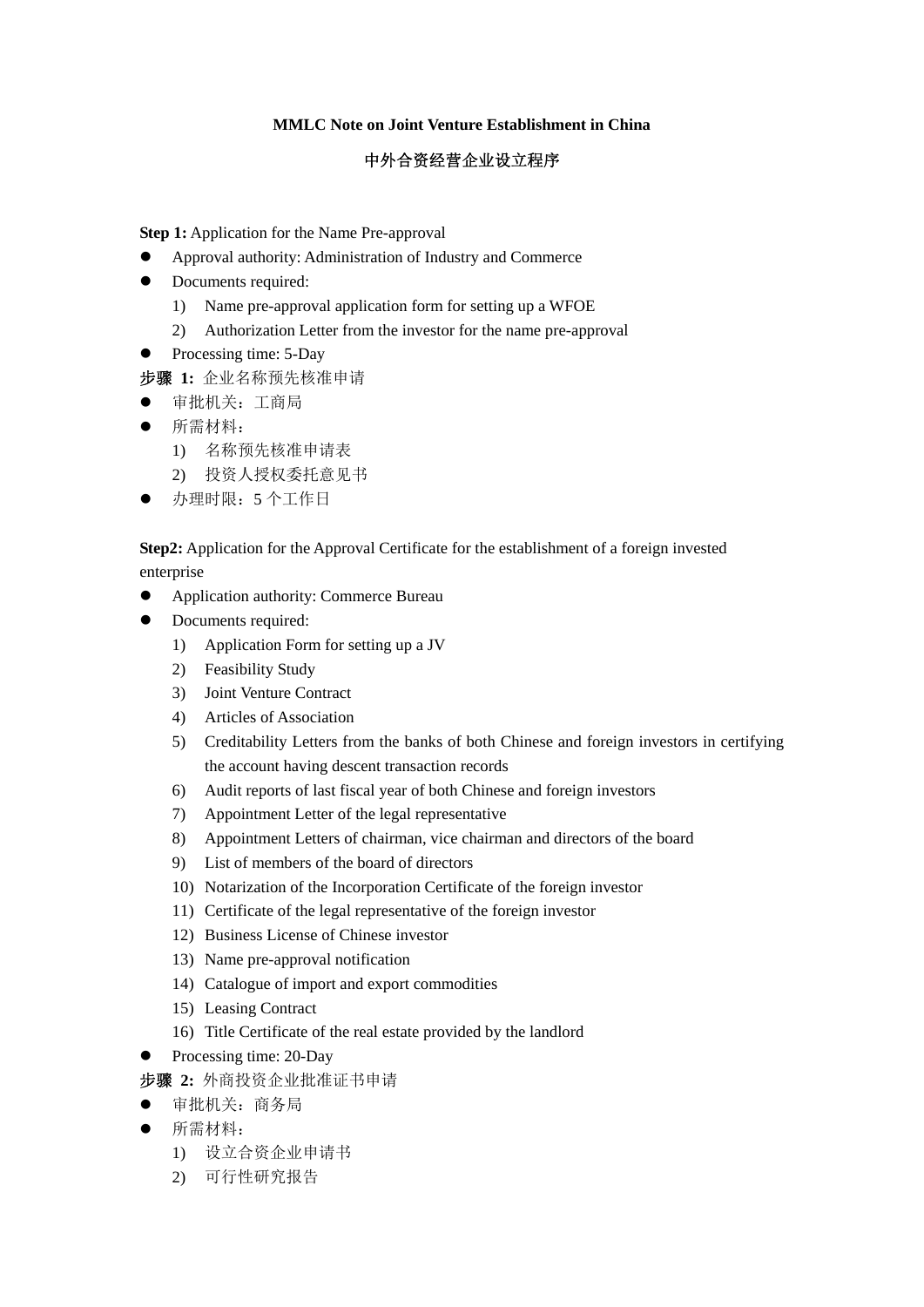*MMLC Group* 

*Beijing – Brisbane - Guangzhou* 

- 3) 合资合同
- 4) 公司章程
- 5) 合资各方开户银行出具的资信证明
- 6) 合资最近一年的审计报告
- 7) 法定代表人委派书
- 8) 董事长、副董事长及董事委派书
- 9) 董事会成员名单
- 10) 外方投资者公司注册证明
- 11) 外方投资者法定代表人证明
- 12) 中方投资者企业营业执照复印件
- 13) 企业名称预先核准通知书
- 14) 进出口商品目录
- 15) 租房合同
- 16) 出租方产权证明
- 办理时限: 20 个工作日

**Step 3:** Application for the Business License

- Approval authority: Administration of Industry and Commerce
- Documents required:
	- 1) Application Form for the registration of a JV
	- 2) Articles of Association
	- 3) Approval Certificate for the establishment of a foreign invested enterprise
	- 4) Name pre-approval notification
	- 5) Notarization of the Incorporation Certificate of the foreign investor
	- 6) Business License of Chinese investor
	- 7) Copy of Title Certificate of the real estate provided by the landlord
	- 8) Copy of Business License of the landlord
- $\bullet$  Processing time: 15-Day
- 步骤 **3:** 营业执照申请
- z 审批机关:工商局
- z 所需材料:
	- 1) 外商投资企业设立登记申请书
	- 2) 公司章程
	- 3) 外商投资企业批准证书
	- 4) 企业名称预先核准通知书
	- 5) 外方投资者公司注册证明
	- 6) 中方投资者企业营业执照复印件
	- 7) 出租方产权证明复印件
	- 8) 出租方营业执照复印件
- 办理时限: 15 个工作日

**Step 4:** Application for Official Seal

- Approval authority: Public Security Bureau
- Documents required: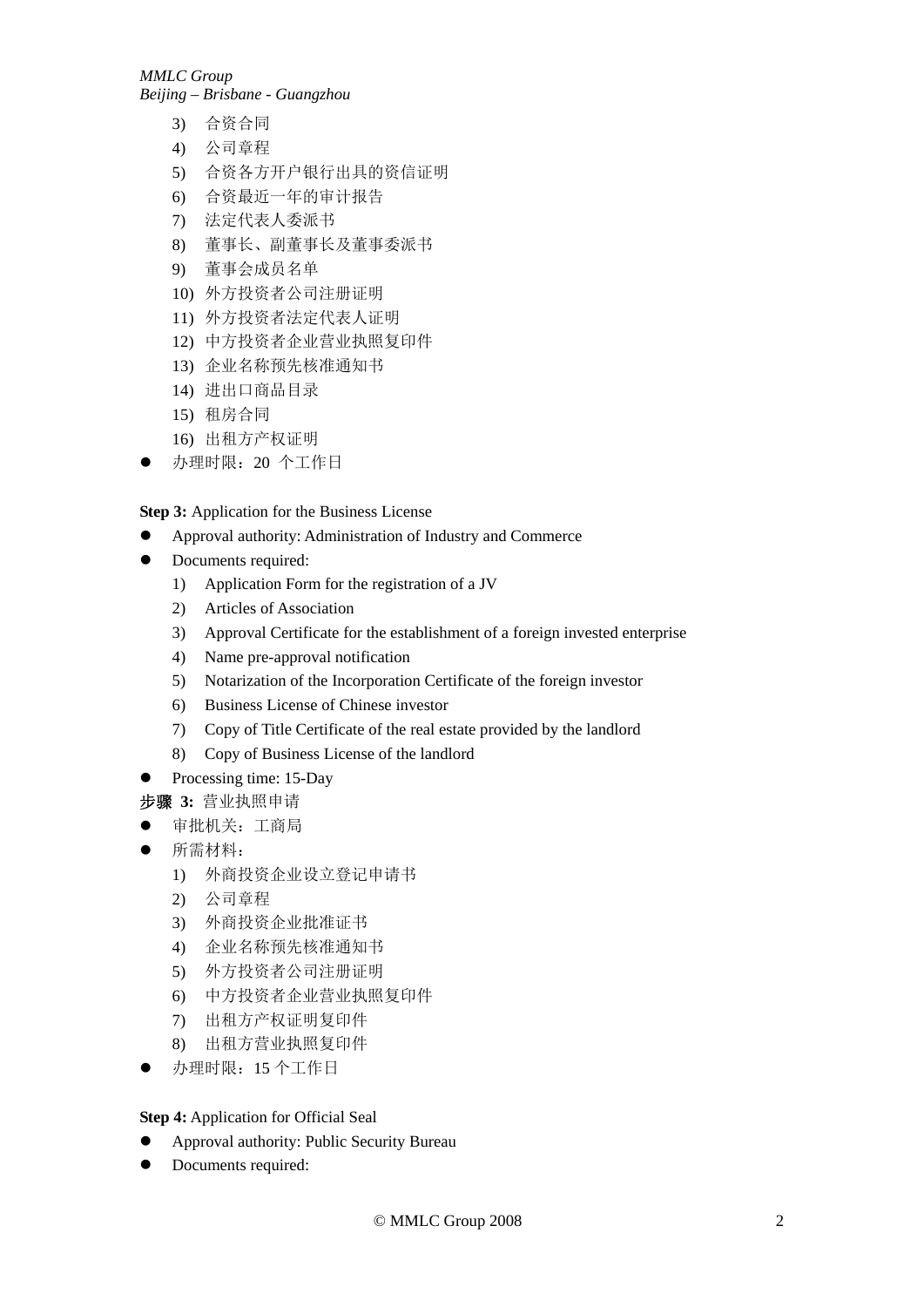*Beijing – Brisbane - Guangzhou* 

- 1) Seal Customization Form
- 2) Approval Certificate for the establishment of a foreign invested enterprise
- 3) Business License
- 4) Application Letter in making stamps
- 5) Reference Letter signed by the Chief Representative to verity the employment of the handling person by the office
- 6) Identification card of the handling person
- $\bullet$  Processing time: 2-Day
- 步骤 **4:** 申请刻制公章
- z 审批机关:公安局
- z 所需材料:
	- 1) 印章定制单
	- 2) 外商投资企业批准证书
	- 3) 营业执照
	- 4) 刻制印章申请函
	- 5) 法定代表人签字的介绍信(证明经办人为该企业工作人员)
	- 6) 经办人有效身份证件
- 办理时限: 2 个工作日

**Step 5:** Application for Organization Code Certificate

- Approval authority: Organization Code Management Center
- Documents required:
	- 1) Approval Certificate for the establishment of a foreign invested enterprise
	- 2) Business License
	- 3) Passport of the Legal Representative
	- 4) Official Seal
	- 5) Identification card of the handling person
	- 6) Organization Code Notification
- Processing time: 10-Day
- 步骤 **5:** 组织机构代码证书申请
- z 审批机关:代码管理中心
- z 所需材料:
	- 1) 外商投资企业批准证书
	- 2) 营业执照
	- 3) 法定代表人护照复印件
	- 4) 公章
	- 5) 经办人有效身份证明
	- 6) 组织机构代码赋码通知单
- 办理时限: 10 个工作日

**Step 6:** Statistical Registration

- Approval authority: Statistics Bureau
- Documents required:
	- 1) Statistical Registration Form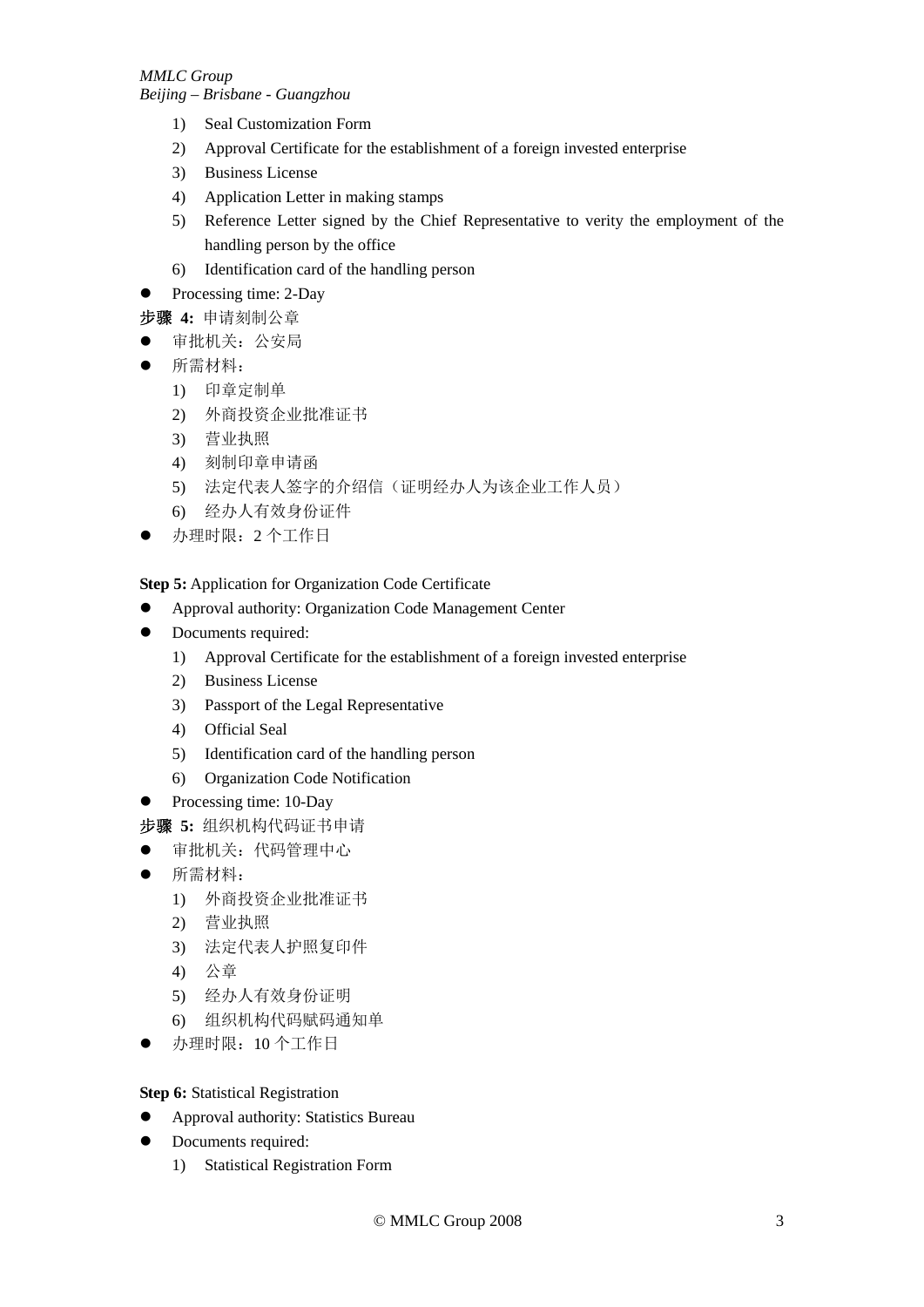*MMLC Group* 

*Beijing – Brisbane - Guangzhou* 

- 2) Business License
- 3) Organization Code Certificate
- Processing time: 1-Day
- 步骤 **6:** 统计登记
- z 审批机关:统计局
- z 所需材料:
	- 1) 统计登记单位基本情况表
	- 2) 营业执照
	- 3) 组织机构代码证书
- 办理时限: 1 个工作日

**Step 7:** Tax Registration

- **•** Approval authority: Tax Bureau
- Documents required:
	- 1) Tax Registration Form
	- 2) Approval Certificate for the establishment of a foreign invested enterprise
	- 3) Business License
	- 4) Articles of Association
	- 5) Joint Venture Contract
	- 6) Passport of the Legal Representative
	- 7) Official Seal
	- 8) Organization Code Certificate
	- 9) Leasing Contract
	- 10) Rent invoice
- $\bullet$  Processing time: 30-Day
- 步骤 **7:** 税务登记
- z 审批机关:税务局
- z 所需材料:
	- 1) 税务登记表
	- 2) 外商投资企业批准证书
	- 3) 营业执照
	- 4) 公司章程
	- 5) 合资合同
	- 6) 法定代表人护照复印件
	- 7) 公章
	- 8) 组织机构代码证书
	- 9) 租房合同
	- 10) 租金发票
- 办理时限: 30 个工作日

**Step 8:** Foreign Exchange Registration & Opening Bank Account

- Approval authority: Administration of Foreign Exchange
- Documents required:
	- 1) Application Letter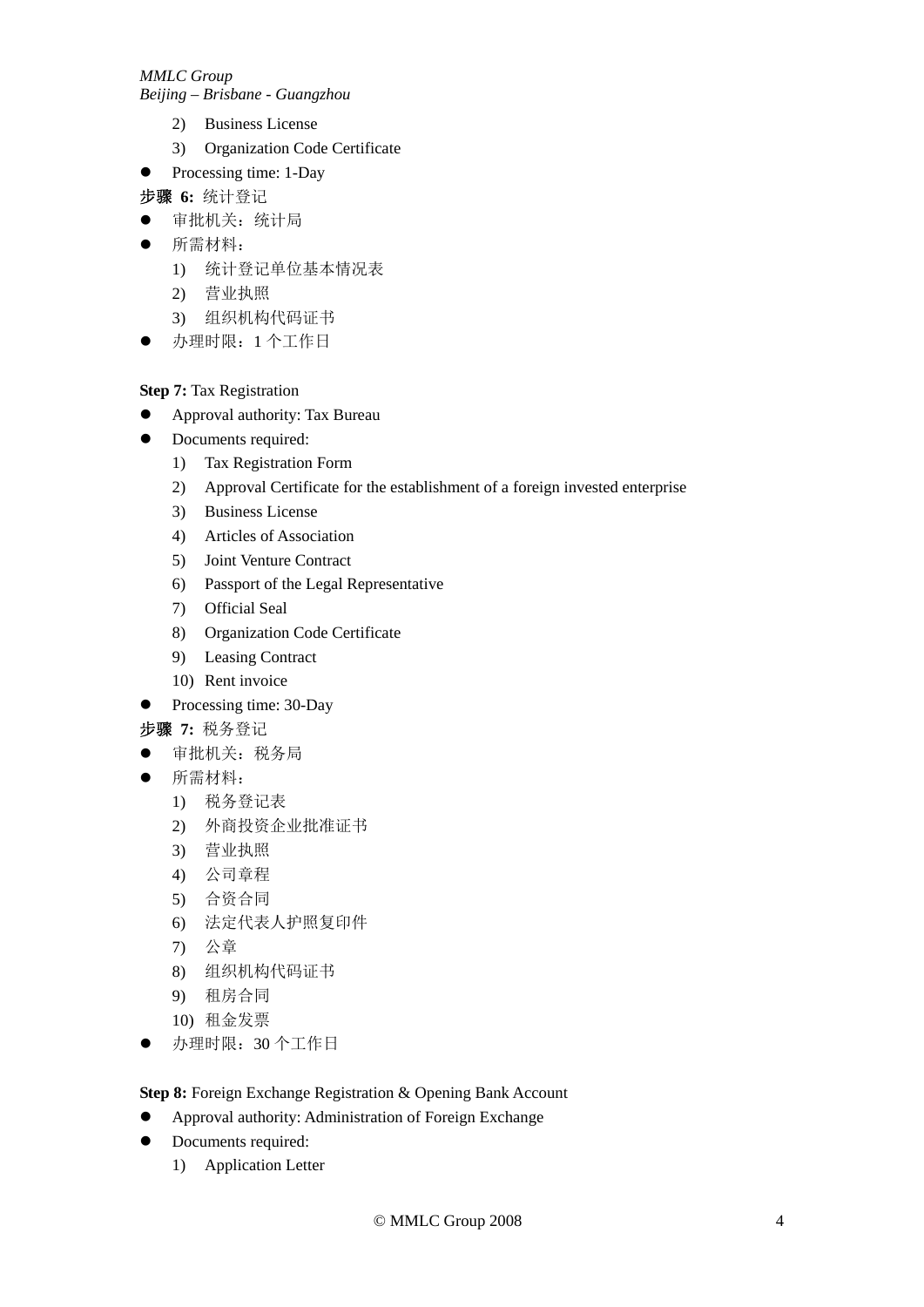- 2) Registration Form of the basic information of the foreign invested enterprise
- 3) Approval Certificate for the establishment of a foreign invested enterprise
- 4) Business License
- 5) Articles of Association
- 6) Joint Venture Contract
- 7) Organization Code Certificate
- $\bullet$  Processing time: 20-Day
- 步骤 **8:** 外币登记和开立银行账户
- z 审批机关:外汇管理局
- z 所需材料:
	- 1) 书面申请
	- 2) 外商投资企业基本情况登记表
	- 3) 外商投资企业批准证书
	- 4) 营业执照
	- 5) 公司章程
	- 6) 合资合同
	- 7) 组织机构代码证书
	- 办理时限: 20 个工作日

**Step 9:** Financial Registration

- **•** Approval authority: Finance Bureau
- Documents required:
	- 1) Approval Certificate for the establishment of a foreign invested enterprise
	- 2) Business License
	- 3) Articles of Association
	- 4) Joint Venture Contract
	- 5) Organization Code Certificate
	- 6) Tax Registration Certificate
	- 7) Foreign Exchange Registration Certificate
	- 8) License for opening bank account
	- 9) Financial Registration Form
- $\bullet$  Processing time: 8-Day

步骤 **9:** 财政登记

- z 审批机关:财政局
- z 所需材料:
	- 1) 外商投资企业批准证书
	- 2) 营业执照
	- 3) 公司章程
	- 4) 合资合同
	- 5) 组织机构代码证书
	- 6) 税务登记证
	- 7) 外汇登记证
	- 8) 银行开户许可证
	- 9) 财政登记卡